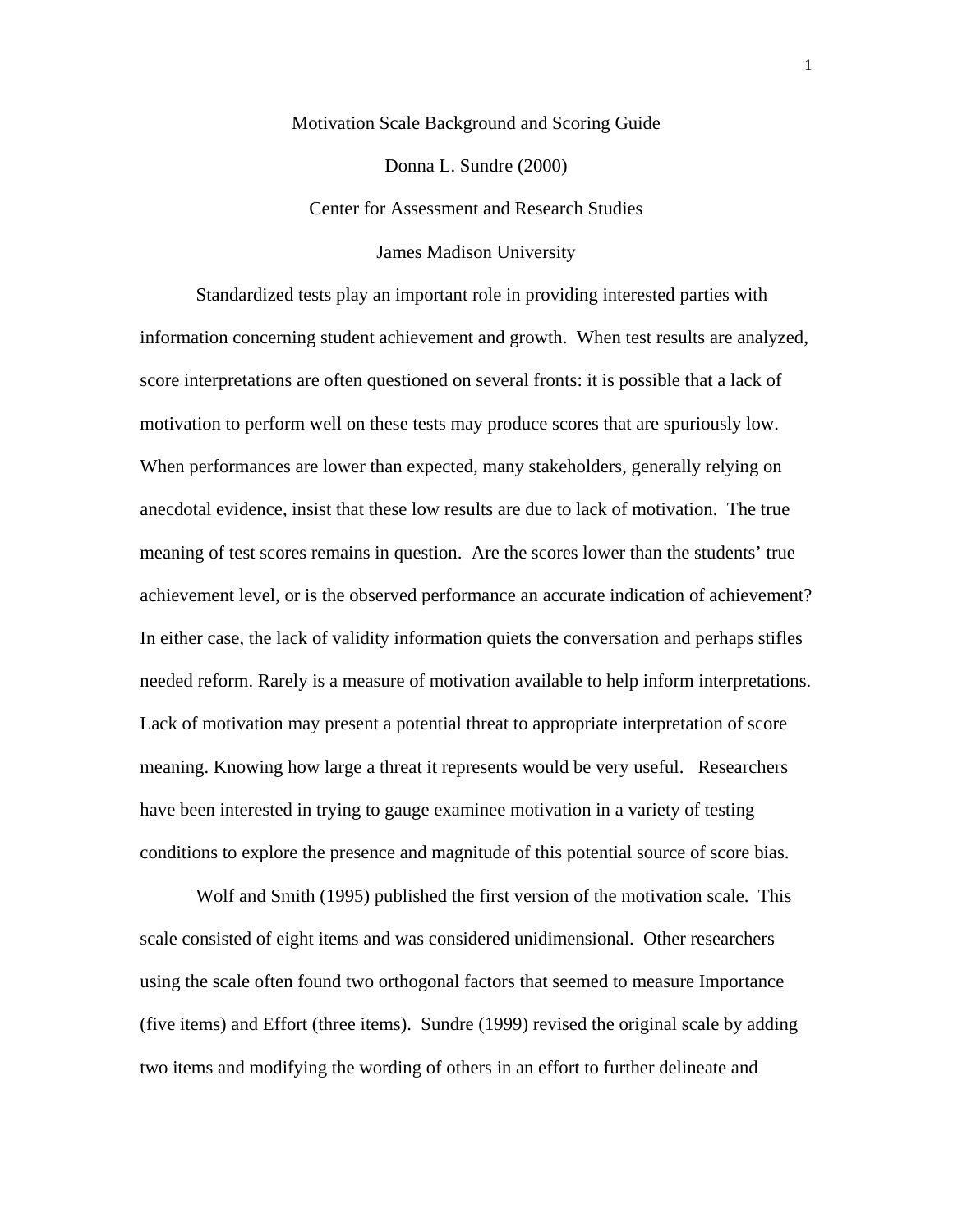strengthen the two factors. The revised Motivation Scale, the Student Opinion Scale (SOS) is comprised of 10 items using a five-point likert scale ranging from 1 "Strongly Disagree" to 5 "Strongly Agree." Responses to items are summed to form three scores: Total Motivation; Importance, and Effort. Four of the ten items (3, 4, 7, and 9) should be reverse coded prior to scoring and analysis. The Total Motivation score is determined by summing responses to all ten items. The Importance scale, derived by summing responses to items 1, 3, 4, 5, and 8, provides a measure of the personal relevance of the test to the examinee. The remaining items, 2, 6 7, 9, and 10, form the Effort scale, designed to measure of the level of effort students engaged in during the assessment task. Note that students must have legitimate responses to all items comprising a scale to have a score computed. Higher scores are indicative of greater self-reports of motivation.

This scale has been used in a variety of testing conditions, and we welcome your use of the scale. We are hopeful you will provide us with additional findings and contribute to more understanding of examinee motivation.

For more information, please contact CARS at

assessment[@jmu.edu](mailto:sundredl@jmu.edu) 

or call: (540) 568-6706

## References

Sundre, D.L. (1999). [manuscript is currently under review for publication] Does examinee motivation moderate the relationship between test consequences and test performance? Paper presented at AERA annual conference. Montreal, Canada.

Wolf, L. F. and Smith, J. K. (1995). The consequence of consequence: Motivation, anxiety, and test performance. *Applied Measurement in Education,8* (3), 227-242.